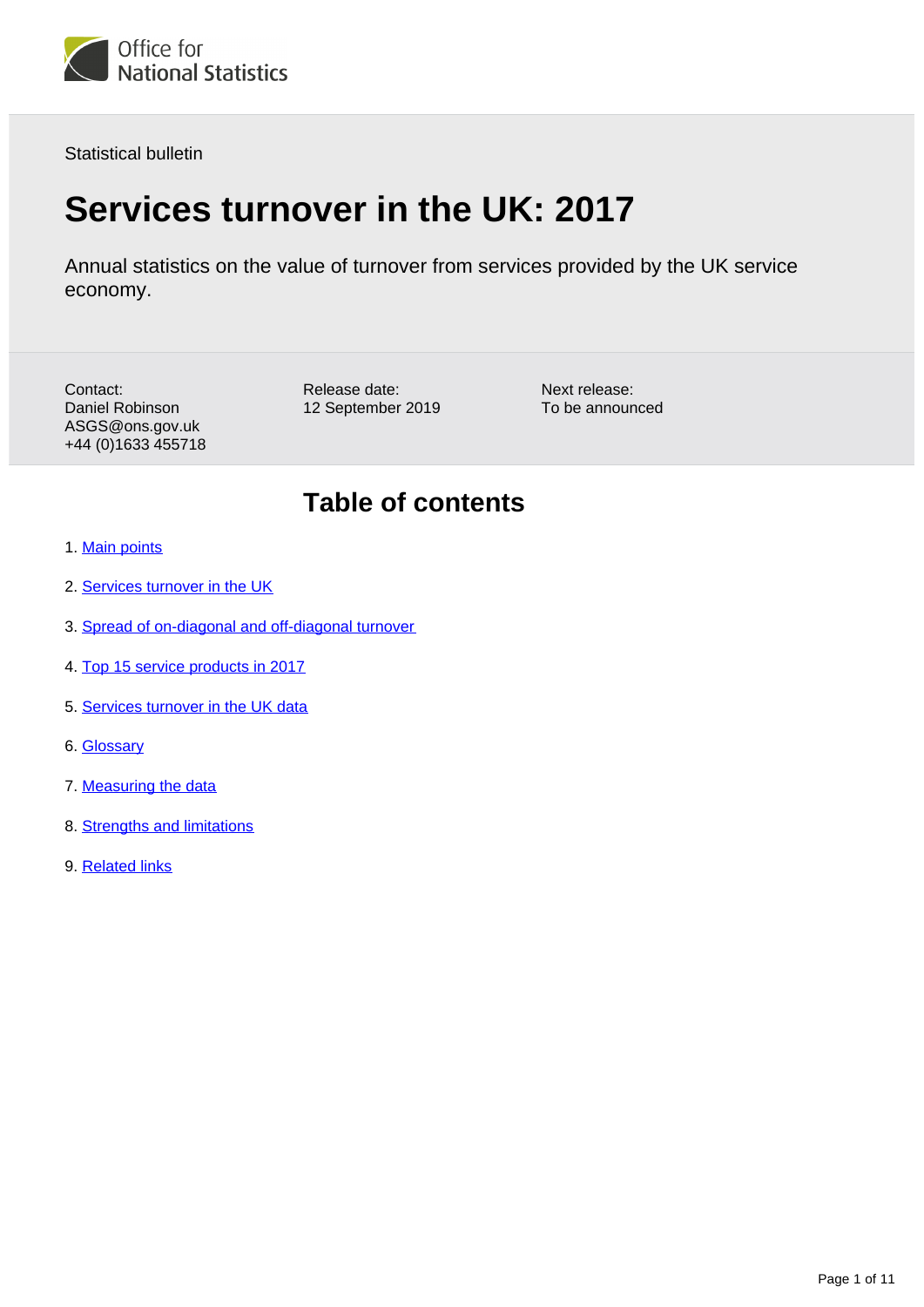# <span id="page-1-0"></span>**1 . Main points**

- Total UK turnover generated by the services industries increased from £2,414.3 billion in 2016 to £2,639.1 billion in 2017.
- The UK's wholesale and retail sector including the repair of motor vehicles and motorcycles generated the most turnover in 2017 and increased by £150.3 billion in 2017 to £1,253.9 billion.
- The most dominant service products in 2017 were wholesale and retail which had a combined value of £1,069.5 billion, 40.5% of the overall total UK turnover generated in 2017.
- Real estate industries saw the largest rise in turnover generated outside their main industrial classification (off-diagonal) increasing from £5.7 billion in 2016 to £20.1 billion in 2017.
- The top 15 service products remained broadly consistent in 2017 compared with 2016 and accounted for 73.2% of total UK turnover generated in 2017.
- For the first time, actual values are presented whereas the previous publication used proportions.

# <span id="page-1-1"></span>**2 . Services turnover in the UK**

## **About this bulletin**

The [Annual Survey of Goods and Services \(ASGS\)](https://www.ons.gov.uk/surveys/informationforbusinesses/businesssurveys/annualsurveyofgoodsandservicesasgs) is a relatively new Office for National Statistics (ONS) survey, published for the first time in 2018 containing estimates for the 2016 reference period. The survey collects product-level data from the service industries to provide a comprehensive view of the types of services provided by the UK service economy. This level of detail is required to feed into both the [supply and use tables \(SUT\)](https://www.ons.gov.uk/economy/nationalaccounts/supplyandusetables/datasets/inputoutputsupplyandusetables) and the [Services Producer Price Index \(SPPI\),](https://www.ons.gov.uk/economy/inflationandpriceindices/bulletins/servicesproducerpriceindices/previousReleases) both of which are ultimately used in the compilation of the UK's gross domestic product.

The launch of the ASGS also helped the ONS meet a main recommendation from [Professor Sir Charles Bean's](https://www.gov.uk/government/publications/independent-review-of-uk-economic-statistics-final-report)  [review of economic statistics](https://www.gov.uk/government/publications/independent-review-of-uk-economic-statistics-final-report). Specifically, the collection of turnover from businesses operating within the UK's service economy, broken down into the goods and services that they provide both inside and outside of the UK.

## **What was the overall picture in 2017?**

The total UK turnover generated by the service industries increased from £2,414.3 billion in 2016 to £2,639.1 billion in 2017, an increase of £224.8 billion (9.3%).

The UK's wholesale and retail industry including repair of motor vehicles and motorcycles continued to be the dominant sector in 2017 and made the largest contribution to overall total UK turnover. Turnover generated by this sector increased from £1,103.7 billion in 2016 to £1,253.9 billion in 2017, 92.5% of which was generated from the provision of services within the industries main industrial classification, referred to as on-diagonal turnover. This represents a small increase in on-diagonal turnover for the wholesale and retail industries compared to 2016 when 85.7% of turnover was generated by the provision of on-diagonal service products.

The professional, scientific and technical activities (£251.8 billion), and information and communication (£229.4 billion) industries also made notable contributions to the overall total UK turnover figure in 2017, both of which saw increases of £8.7 billion and £12.5 billion respectively.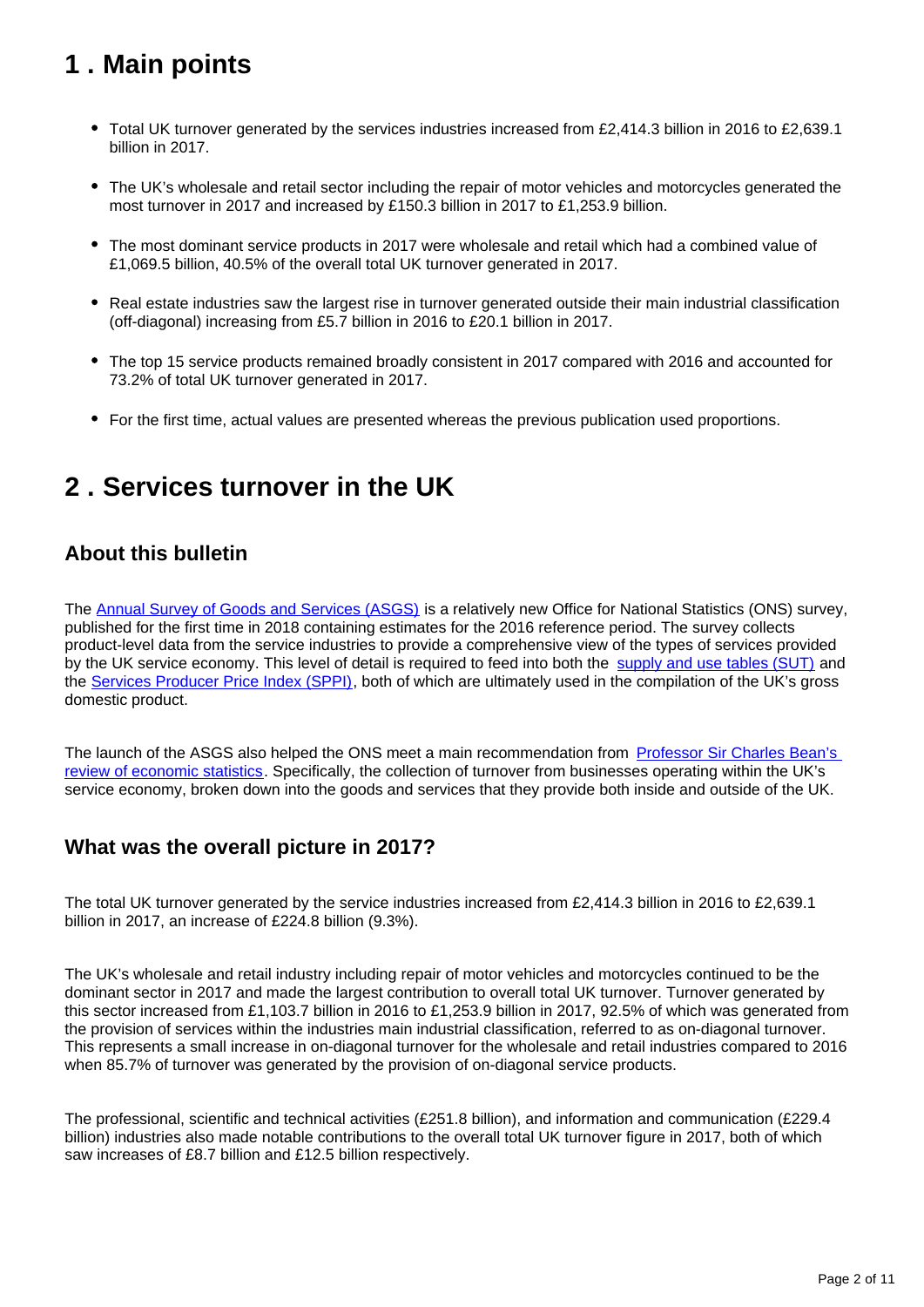Offsetting movements were also seen in 2017, the largest being within the arts, entertainment and recreation industry, which saw an overall decline in UK turnover of £13.0 billion and fell from a total of £54.0 billion in 2016 to £41.0 billion in 2017.

#### **Figure 1: Wholesale and retail industry continued to be the dominant sector in 2017**

#### **Total UK Annual Survey of Goods and Services turnover by industry, UK, 2017**

# Figure 1: Wholesale and retail industry continued to be the dominant sector in 2017

Total UK Annual Survey of Goods and Services turnover by industry, UK, 2017



#### **Source: Office for National Statistics – Annual Survey of Goods and Services**

#### **Notes:**

1. All values are at current prices.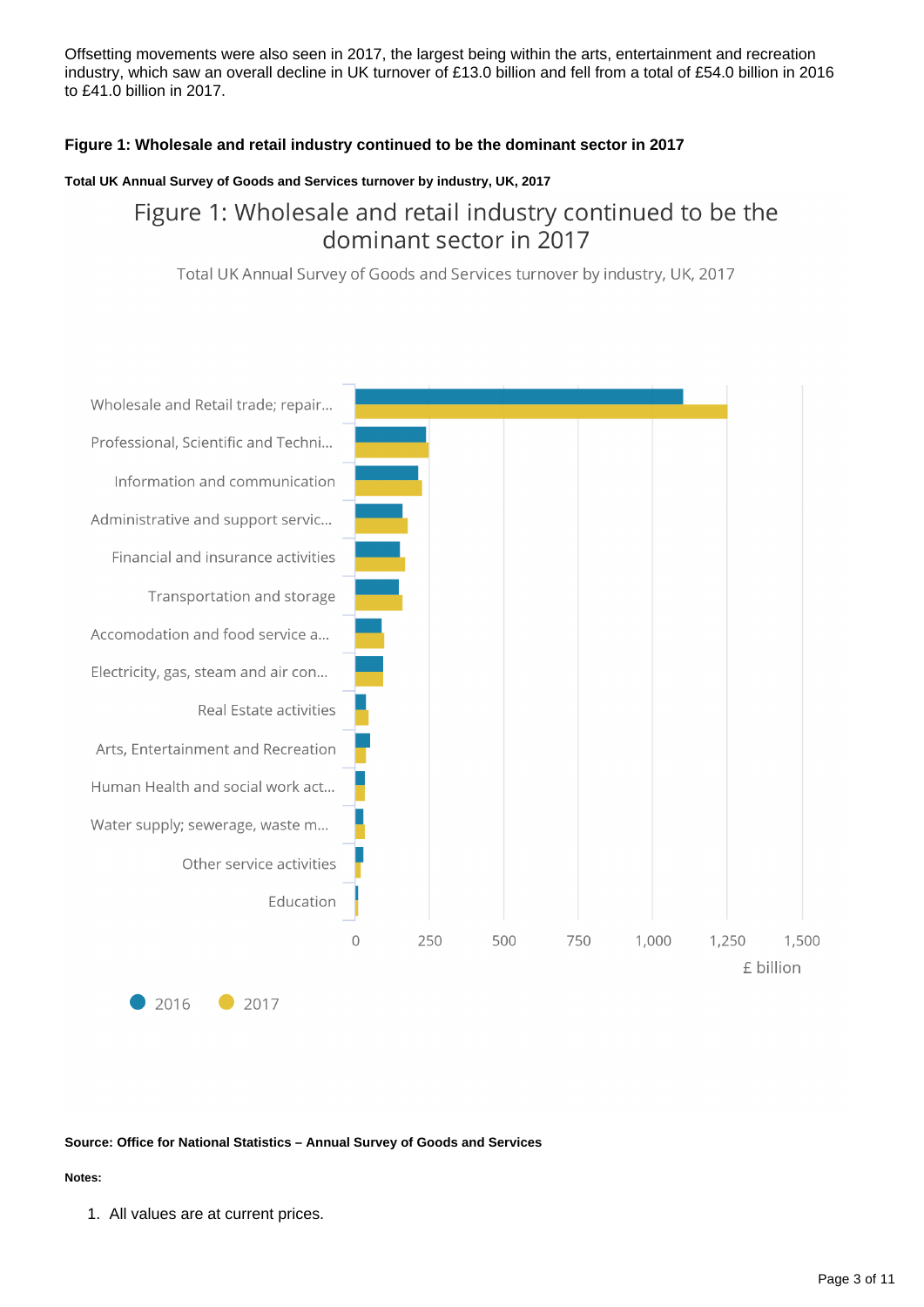# <span id="page-3-0"></span>**3 . Spread of on-diagonal and off-diagonal turnover**

This section analyses the data using the concepts of on-diagonal and off-diagonal turnover. The term on-diagonal turnover is used to describe turnover generated through the provision of products which directly map to the same industry classification of the reporting business. Off-diagonal turnover relates to the provision of products outside the main industrial classification reporting business. An example would be a business classified within the education sector providing accommodation services. This is because the industry is in the education section while the product or service is in the accommodation and food services sector.

In 2017, the majority of UK turnover across the 14 broad services sectors was generated by those industries providing services within their primary industrial classification (on-diagonal). The highest proportion of on-diagonal turnover (92.5%) was seen within the wholesale and retail sector including the repair of motor vehicles and motorcycles.

The most notable types of off-diagonal services provided by the wholesale and retail sector, including repair and maintenance of motor vehicles and motorcycles, in 2017 were head office and management consulting services (£7.2 billion in 2017), and repair and installation services of machinery and equipment (£3.0 billion in 2017).

The electricity, gas, steam and air conditioning supply sector also showed a large proportion of on-diagonal turnover in 2017 of £83.6 billion in 2017 which equates to 88.7% of the overall total turnover for this sector.

The other service activities sector recorded the largest proportion of off-diagonal turnover in 2017 with approximately 48.8% of turnover (£11.4 billion in 2017) generated outside of the industry's main industrial activity. The provision of wholesale (£2.2 billion) and retail (£1.2 billion) services accounted for the majority of off-diagonal turnover generated by the other service activities industry in 2017.

The real estate sector saw the largest increase in off-diagonal turnover, and increased from £5.7 billion in 2016 to £20.1 billion in 2017. The increase was driven by the provision of wholesale and travel accommodation services which increased in 2017 by £9.8 billion and £5.0 billion respectively.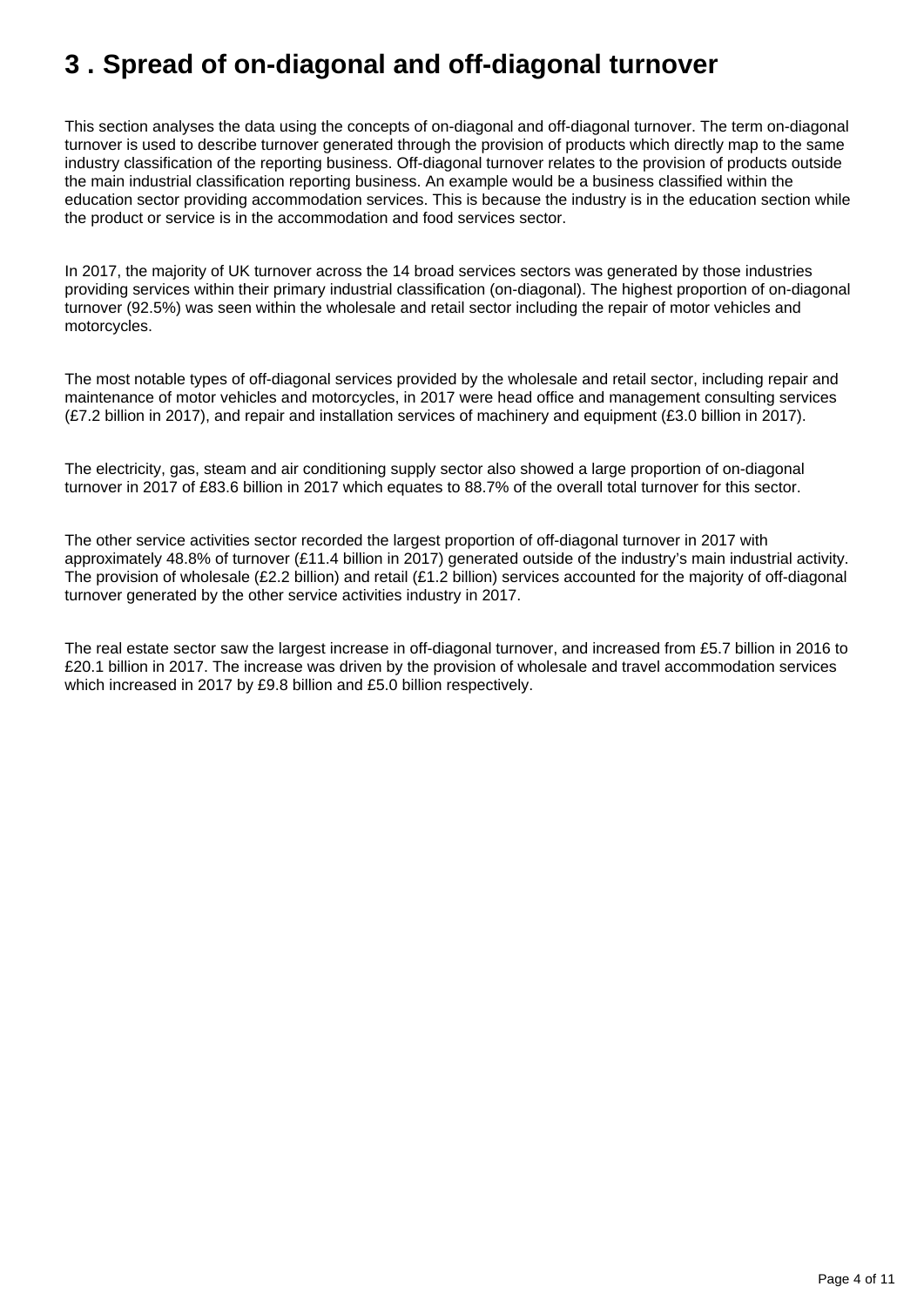#### **Annual Survey of Goods and Services turnover, on-diagonal and off-diagonal, UK, 2017**

# Figure 2: Other service activities sector showed largest proportion of off-diagonal turnover in 2017

Annual Survey of Goods and Services turnover, on-diagonal and off-diagonal, UK, 2017



#### **Source: Office for National Statistics – Annual Survey of Goods and Services**

#### **Notes:**

1. All values are at current prices.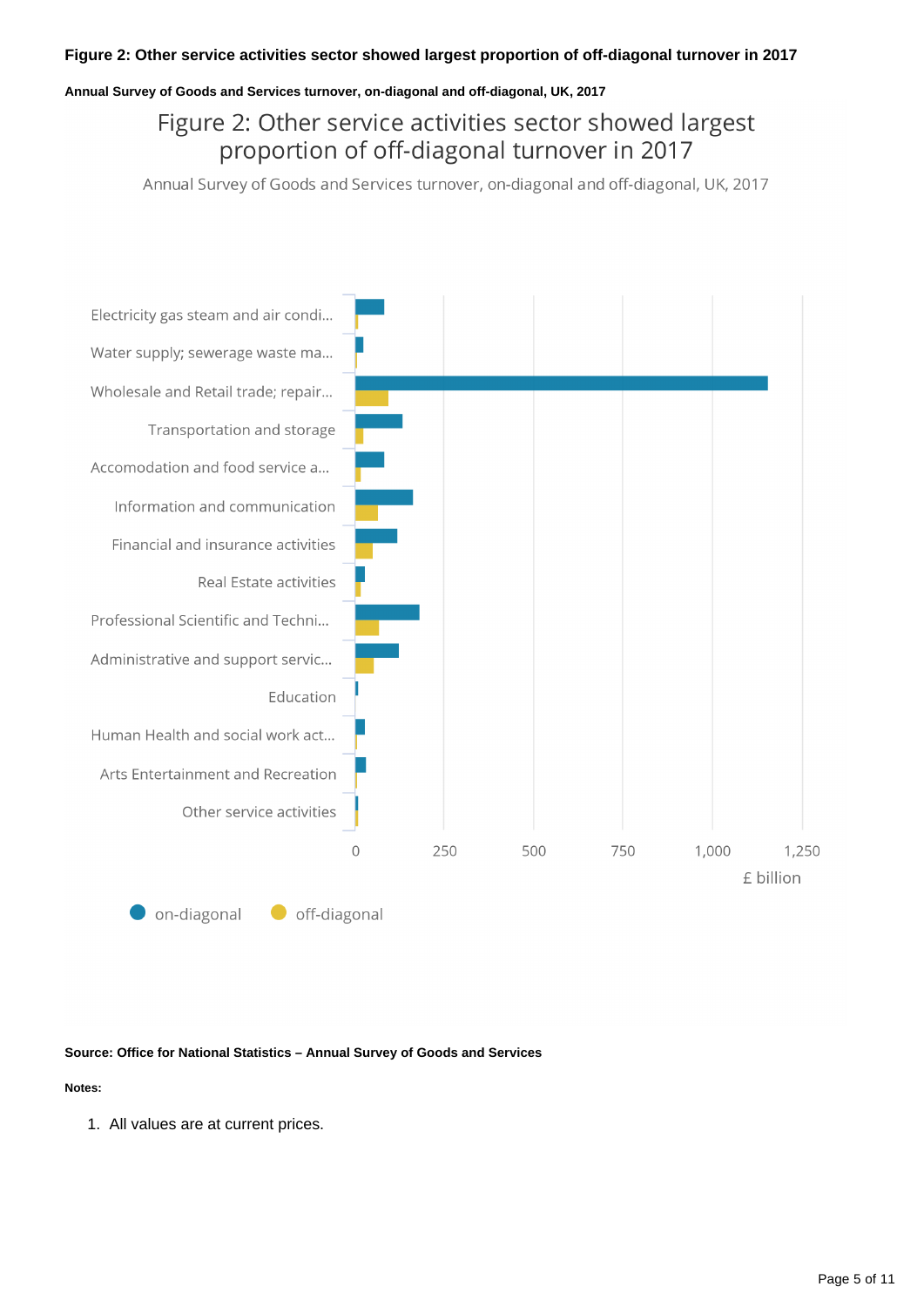# <span id="page-5-0"></span>**4 . Top 15 service products in 2017**

The top 15 products in this section have been calculated excluding products where totals have been suppressed as a result of failing Office for National Statistics' (ONS) standard disclosure methodology.

Wholesale trade services continued to be the largest service product provided by UK businesses in 2017 and showed the largest growth in 2017. UK turnover generated by the provision of wholesale trade services increased from £504.8 billion in 2016 to £673.7 billion, an increase of £168.9 billion. Retail trade services also made a notable contribution to overall total UK turnover in 2017 (£395.8 billion). Turnover generated by the provision of both wholesale and retail trade services combined accounted for 40.5% of total UK turnover across all products in 2017.

The top 15 service products remained broadly consistent in 2017, except for rental and leasing which entered the top 15 service products for the first time in 2017 and replaced real estate activities which were categorised within the top 15 service products in 2016.

Combined, the total turnover generated through the provision of the top 15 service products (omitting disclosive product totals) in 2017 was £1,932.0 billion and accounted for 73.2% of overall total UK turnover.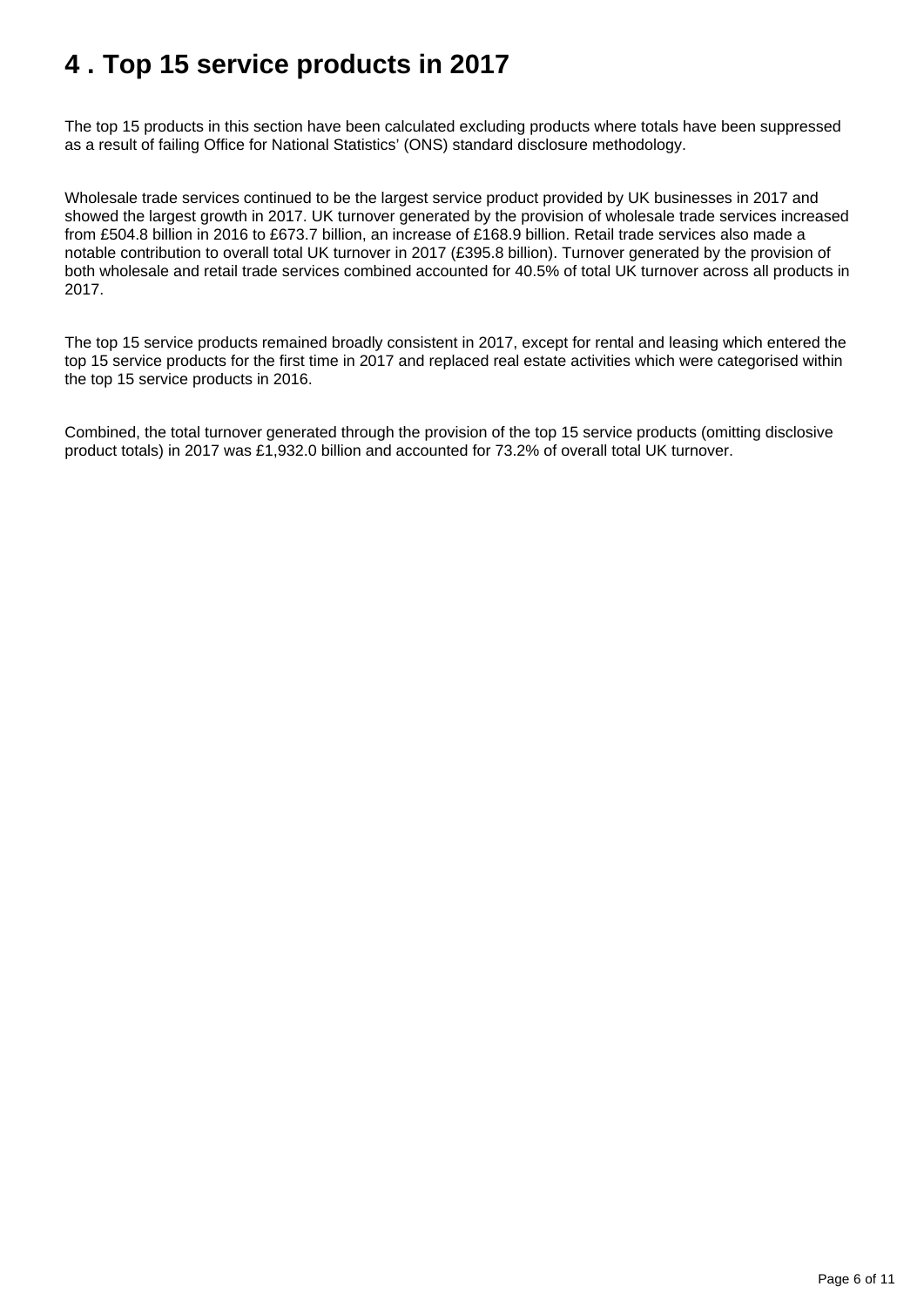#### **Figure 3: Wholesale trade services was the dominant UK service product in 2017**

#### **Top 15 service products, UK, 2017**

# Figure 3: Wholesale trade services was the dominant UK service product in 2017

Top 15 service products, UK, 2017



**Source: Office for National Statistics – Annual Survey of Goods and Services**

#### **Notes:**

- 1. All values are at current prices.
- 2. Excludes products marked as disclosive.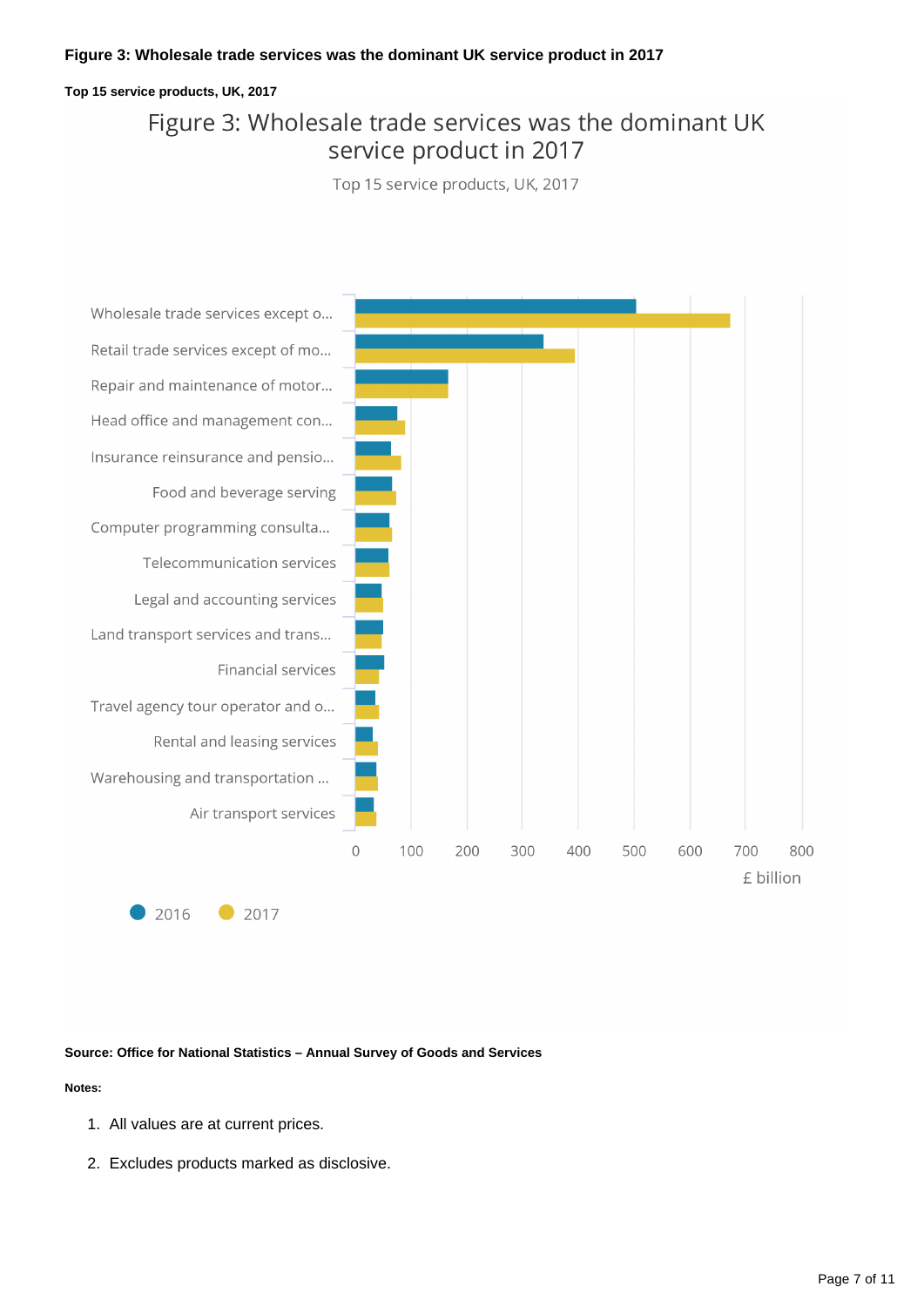# <span id="page-7-0"></span>**5 . Services turnover in the UK data**

[Services turnover in the UK: industry by product](https://www.ons.gov.uk/businessindustryandtrade/business/businessservices/datasets/servicesturnoverintheuk)

Dataset | Released 12 September 2019

Annual data on UK service sector turnover for the Annual Survey of Goods and services (ASGS).

# <span id="page-7-1"></span>**6 . Glossary**

## **Turnover**

The turnover of a company is the value of the goods or services sold during a particular time period.

## **Off-diagonal turnover**

This refers to businesses classified to an industry providing products or services that are mapped to a different industry or section. An example would be a business in the education industry (industry 85) providing a service or product belonging to accommodation services (CPA 55). This is because the industry is in the education section while the product or service is in the accommodation and food service activities section.

## **On-diagonal turnover**

This refers to businesses classified to an industry providing products or services that are mapped to the same industry or section. An example would be a business in the accommodation industry (industry 55) providing food and beverage-serving services (CPA 56). This is because both industry and product are in the accommodation and food service activities section.

# <span id="page-7-2"></span>**7 . Measuring the data**

## **Data collection**

National accounts, and supply and use tables measure output. Output is defined as the total of products created during the accounting period ([European System of Accounts 2010 \(PDF, 6.4MB\),](https://ec.europa.eu/eurostat/cache/metadata/Annexes/nasa_10_f_esms_an1.pdf) page 55). We plan to use the Annual Survey of Goods and Services (ASGS) estimates which measure turnover to inform the distribution of output to products within the supply and use tables. This is currently done based on estimates from the International Trade in Services (ITIS) Survey, along with administrative data sources.

The ASGS collects turnover data primarily at the six-digit level as outlined in the Statistical Classification of [Products by Activity \(CPA code\).](https://www.ons.gov.uk/methodology/classificationsandstandards/otherclassifications/standardandothernationalandinternationalclassifications) Exceptions to this are the wholesale industry, which is collected at three-digit level, and the retail trade and waste collection, treatment and disposal activities industries, which are collected at five-digit. This change was implemented for the 2017 reference period as sampled businesses within these industries found it difficult to provide data at such a granular level.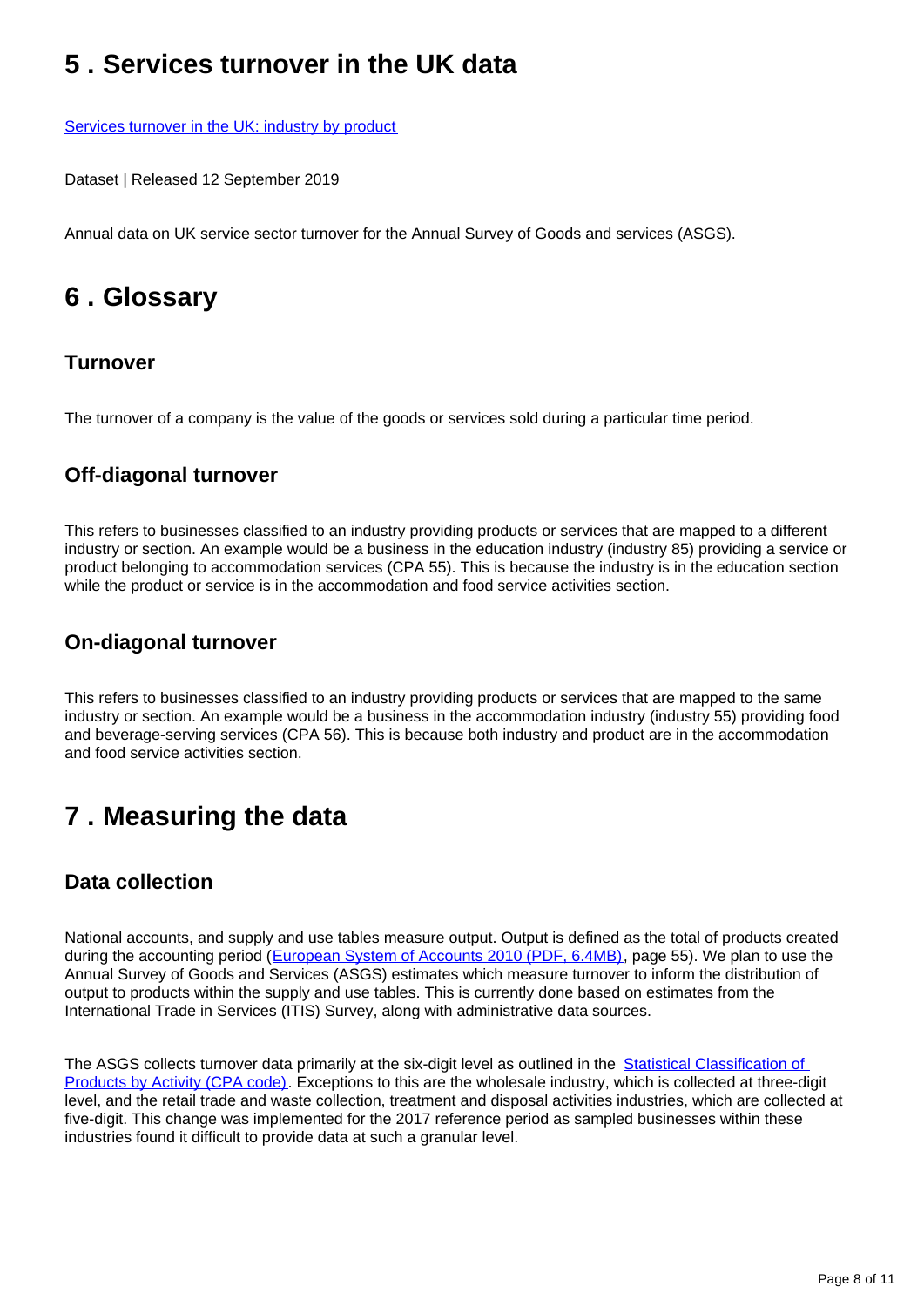The CPA is the classification of products at the level of the European Union (EU) and is designed to categorise products that have common characteristics. They provide the basis for collecting and calculating statistics on such products. The CPA is consistent with Standard Industrial Classification (SIC) at four-digit level and provides further detail at five- and six-digit level.

## **Survey coverage**

### **Services industries included in the ASGS**

- Electricity, gas, steam and air conditioning supply (section D)
- Water supply; sewerage, waste management and remediation activities (section E)
- Wholesale and retail trade; repair of motor vehicles and motor cycles (section G)
- Transportation and storage (section H)
- Accommodation and food service activities (section I)
- Information and communication (section J)
- Financial and insurance activities (section K) (64.3, 64.9, 65.1, 65.2, 65.3)
- Real estate activities (section L)
- Professional, scientific and technical activities (section M)
- Administrative and support service activities (section N)
- Education (section P)
- Human health and social work activities (section Q)
- Arts, entertainment and recreation (section R)
- Other service activities (section S)

### **Services industries excluded from the ASGS**

- Financial and insurance activities (section K) (64.1, 64.2, 66.1, 66.2, 66.3)
- Public administration and defence; compulsory social security (section O)
- Activities of households as employers; undifferentiated goods-and services-producing activities of households for own use (section T)
- Activities of extraterritorial organisations and bodies (section U)

## **Quality and methodology**

A detailed Quality and Methodology Information (QMI) report will be produced (as is done for other Office for National Statistics surveys) detailing ASGS methodology and associated metadata. The aim is for this to be published in September 2019.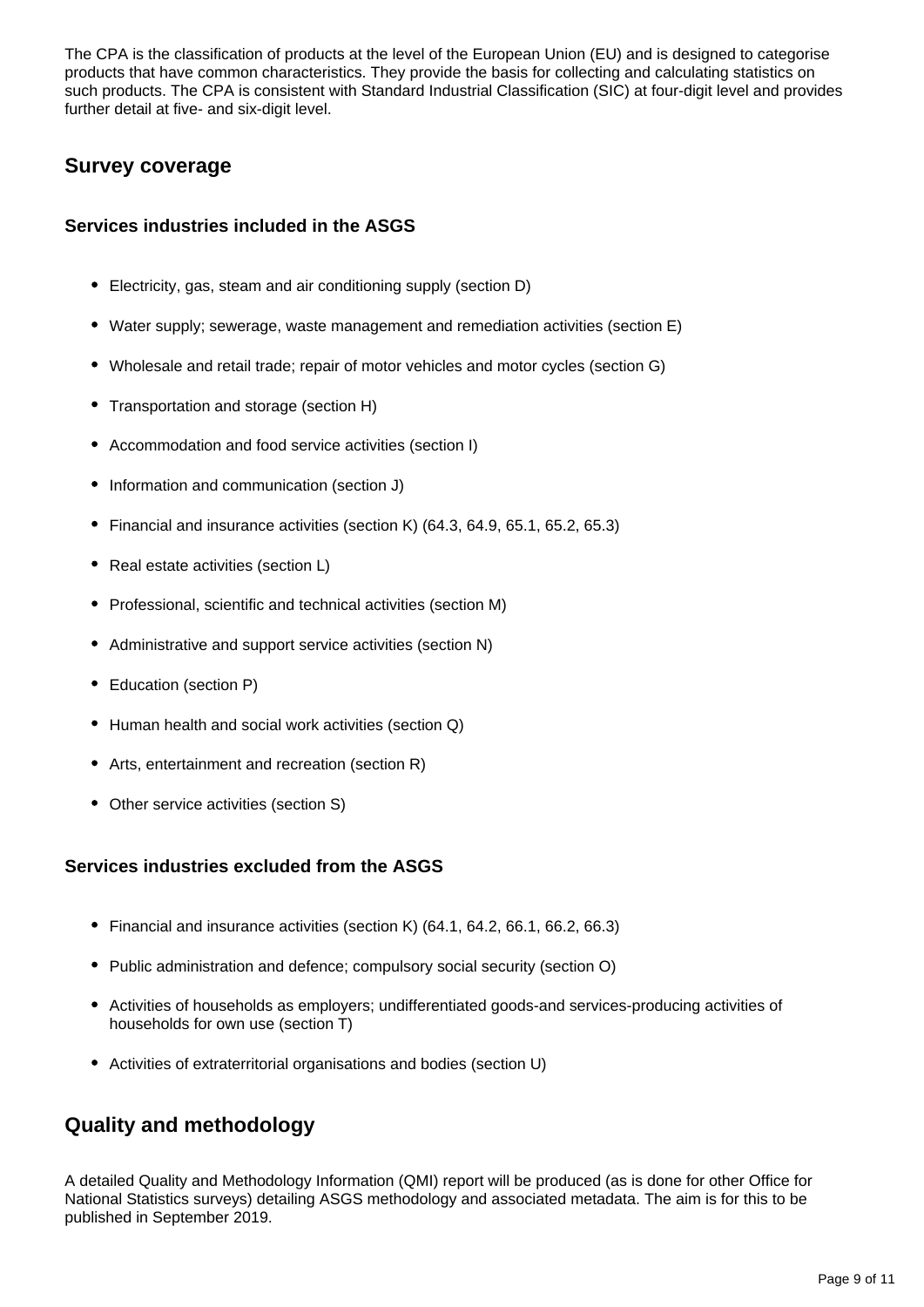### **Questionnaire review**

A review of the electronic questionnaire is planned between 2019 and 2020 which may impact future data returns. Both user and cognitive testing will be carried out with respondents prior to implementing any changes.

Data collection for the 2018 reference period is currently underway. The next ASGS survey will be dispatched to businesses in June 2020 requesting data for the 2019 reference period.

For more detail on how the questionnaire has been developed, see the [Development of the Annual Survey of](https://www.ons.gov.uk/businessindustryandtrade/business/businessservices/articles/developmentoftheannualsurveyofgoodsandservices/2018-08-31)  [Goods and Services](https://www.ons.gov.uk/businessindustryandtrade/business/businessservices/articles/developmentoftheannualsurveyofgoodsandservices/2018-08-31) article.

### **Feedback**

We are keen to get your views on the methods, data and work to date to help inform and make improvements to the ASGS. If you have any comments, please email us at ASGS@ons.gov.uk.

As part of this work, we will be working towards achieving [National Statistics](https://www.statisticsauthority.gov.uk/about-the-authority/uk-statistical-system/types-of-official-statistics/) status. More information on this will be made available when appropriate.

## **Acknowledgements**

The author would like to acknowledge contributions from IFF Research, Jayne Olney, Lucas Michaelides, Katie Evans, Laura Requena, Leela Luke and Matthew Plews.

# <span id="page-9-0"></span>**8 . Strengths and limitations**

The estimates produced from the Annual Survey of Goods and Services (ASGS) included in this publication are still regarded as experimental as the survey is in a development phase. This will be the case until the survey undergoes a formal assessment with the UK Statistics Authority to ensure compliance with the Code of Practice [for Statistics.](https://www.statisticsauthority.gov.uk/code-of-practice/the-code/) Work is currently underway to review elements of the applied methodology, in particular how survey data are used to compile estimates for the survey population. We aim to implement recommendations from this review in time for the next edition of this publication.

This publication provides revised estimates for 2016 and, for the first time, presents data for both reference periods as actual values instead of proportions. Their primary purpose is to measure product-level information from businesses classified to the service economy, to estimate the proportion of turnover generated for each product. The previous publication contained turnover proportions which were constrained to estimates published by the Annual Business Survey (ABS), this publication however presents actual ASGS turnover estimates for the first time.

## **Survey developments**

Following the surveys launch and the publication of the previous [ASGS statistical bulletin](https://www.ons.gov.uk/businessindustryandtrade/business/businessservices/bulletins/annualsurveyofgoodsandservices/2016), work has continued to improve the applied ASGS statistical methodology, the culmination of which has supported the move from publishing constrained proportions to actual values as presented in this publication.